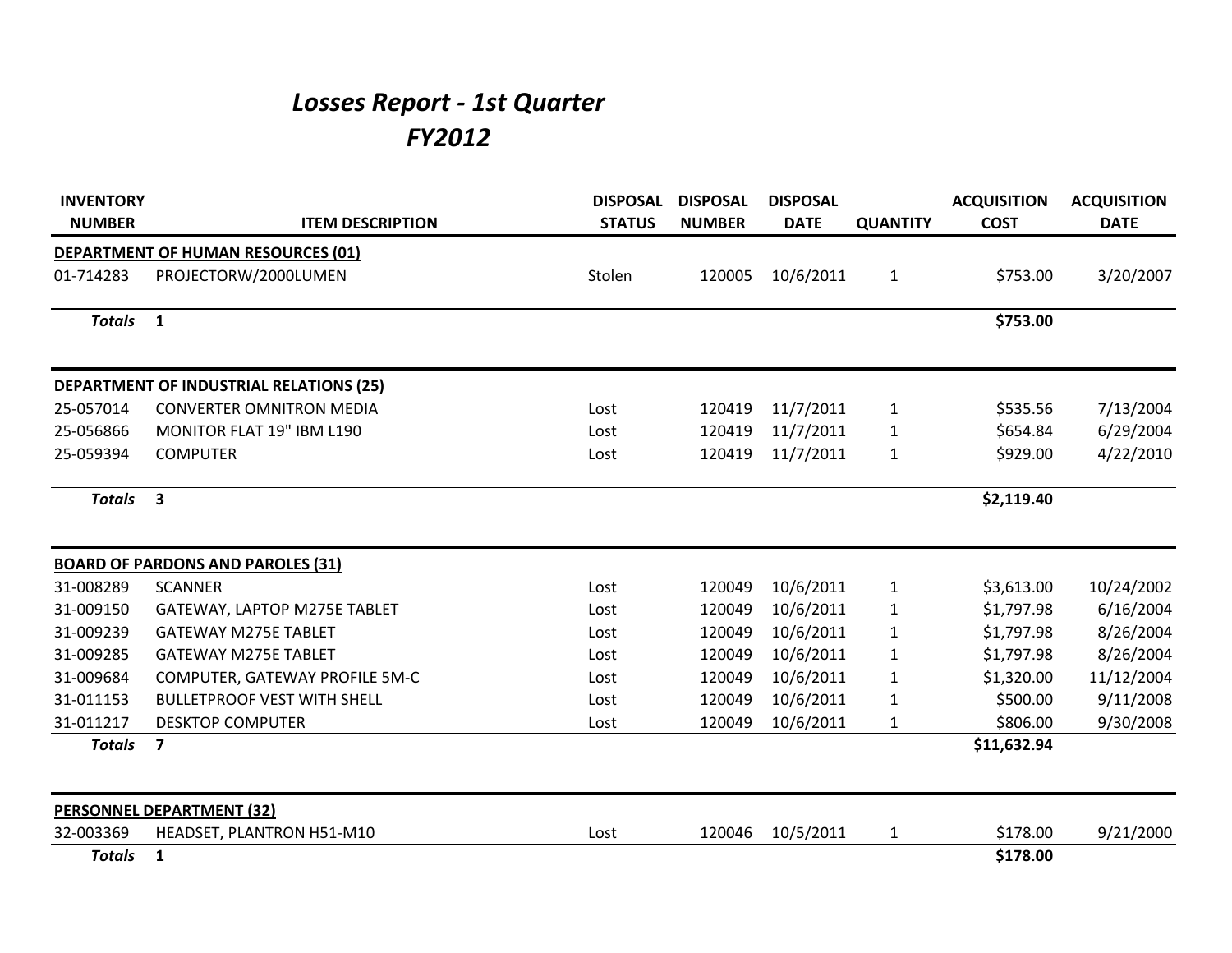| <b>INVENTORY</b> |                                                            | <b>DISPOSAL</b> | <b>DISPOSAL</b> | <b>DISPOSAL</b>   |                 | <b>ACQUISITION</b> | <b>ACQUISITION</b> |
|------------------|------------------------------------------------------------|-----------------|-----------------|-------------------|-----------------|--------------------|--------------------|
| <b>NUMBER</b>    | <b>ITEM DESCRIPTION</b>                                    | <b>STATUS</b>   | <b>NUMBER</b>   | <b>DATE</b>       | <b>QUANTITY</b> | <b>COST</b>        | <b>DATE</b>        |
|                  | <b>DEPARTMENT OF REVENUE (40)</b>                          |                 |                 |                   |                 |                    |                    |
| 40-082744        | APPLE IPAD 2 TABLET                                        | Stolen          | 120847          | 12/8/2011         | $\mathbf{1}$    | \$605.75           | 6/13/2011          |
| <b>Totals</b>    | $\mathbf{1}$                                               |                 |                 |                   |                 | \$605.75           |                    |
|                  | <b>RETIREMENT SYSTEMS OF ALABAMA (42)</b>                  |                 |                 |                   |                 |                    |                    |
| 42-005902        | <b>LAPTOP</b>                                              | Stolen          |                 | 120291 10/26/2011 | $\mathbf{1}$    | \$2,268.00         | 4/29/2008          |
| <b>Totals</b>    | $\overline{\mathbf{1}}$                                    |                 |                 |                   |                 | \$2,268.00         |                    |
|                  | <b>DEPARTMENT OF CONSERVATION - STATE PARKS (54)</b>       |                 |                 |                   |                 |                    |                    |
| 54-GC1358        | TELEVISION, 32", HD, RCA L32HD35D                          | Stolen          |                 | 120608 11/17/2011 | $\mathbf{1}$    | \$428.00           | 4/29/2010          |
| <b>Totals</b>    | $\mathbf{1}$                                               |                 |                 |                   |                 | \$428.00           |                    |
|                  | <b>ALABAMA LAW INSTITUTE (62)</b>                          |                 |                 |                   |                 |                    |                    |
| 62-000153        | POWERSHOT S70 DIGITAL CAMERA                               | Lost            |                 | 120295 10/26/2011 | $\mathbf{1}$    | \$505.00           | 9/2/2005           |
| <b>Totals</b>    | 1                                                          |                 |                 |                   |                 | \$505.00           |                    |
|                  | ALABAMA DEPARTMENT OF ECONOMIC & COMMUNITY AFFAIRS (64)    |                 |                 |                   |                 |                    |                    |
| 64-006120        | Laptop                                                     | Lost            | 115019          | 10/3/2011         | $\mathbf{1}$    | \$2,371.00         | 10/27/2004         |
| 64-006321        | Laptop                                                     | Lost            | 115020          | 10/3/2011         | $\mathbf{1}$    | \$1,551.03         | 4/25/2006          |
| <b>Totals</b>    | $\overline{2}$                                             |                 |                 |                   |                 | \$3,922.03         |                    |
|                  | <b>ALABAMA DEPARTMENT OF ENVIRONMENTAL MANAGEMENT (74)</b> |                 |                 |                   |                 |                    |                    |
| 74-013604        | <b>BUILDING PORTABLE 10'X14'</b>                           | Stolen          | 120418          | 11/7/2011         | $\mathbf{1}$    | \$3,260.00         | 1/13/2003          |
| 74-015535        | A/C 8000 BTU                                               | Stolen          | 120418          | 11/7/2011         | $\mathbf{1}$    | \$299.00           | 8/9/2006           |
| <b>Totals</b>    | $\overline{2}$                                             |                 |                 |                   |                 | \$3,559.00         |                    |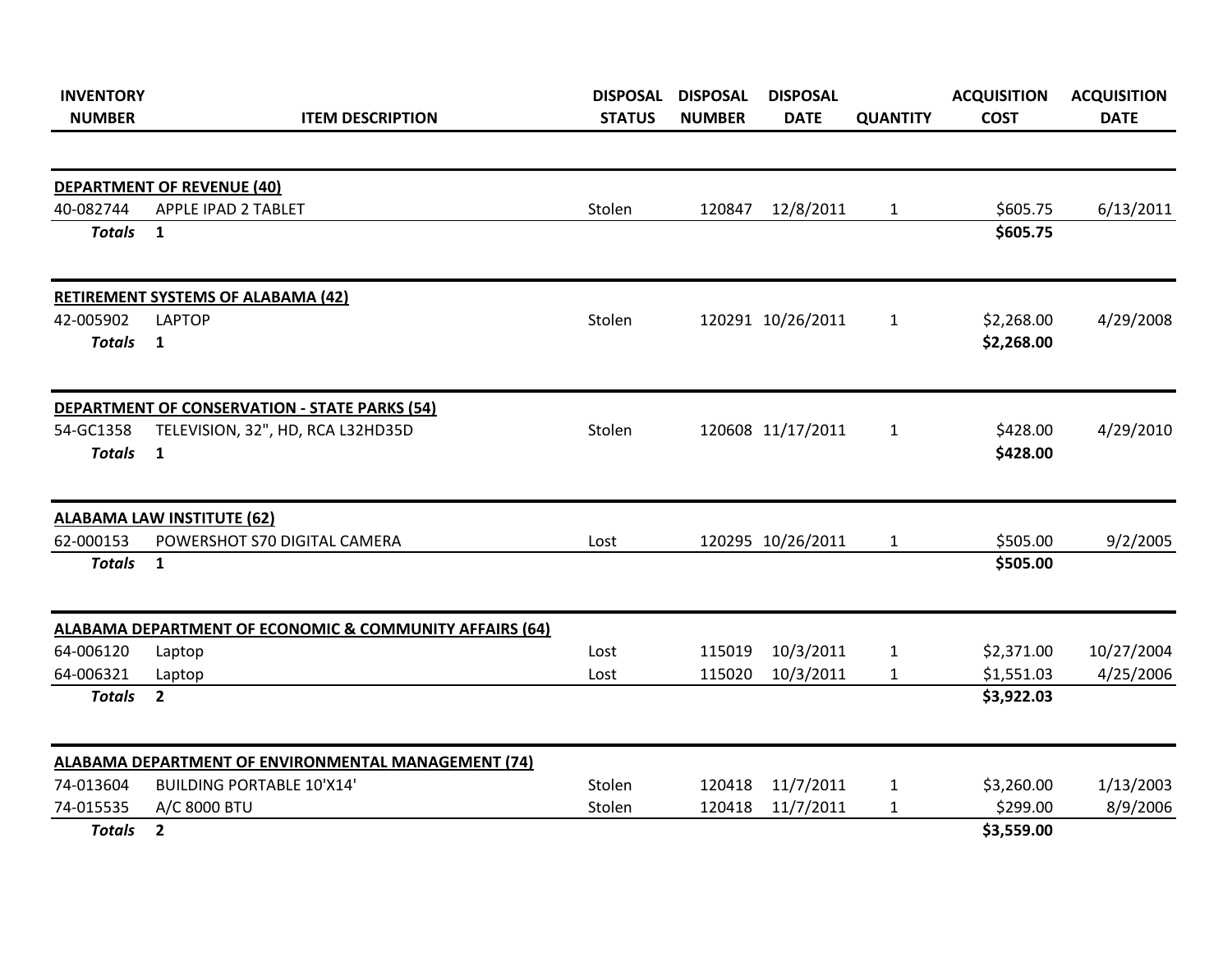| <b>INVENTORY</b> |                                                            | <b>DISPOSAL</b> | <b>DISPOSAL</b> | <b>DISPOSAL</b>   |                 | <b>ACQUISITION</b> | <b>ACQUISITION</b> |
|------------------|------------------------------------------------------------|-----------------|-----------------|-------------------|-----------------|--------------------|--------------------|
| <b>NUMBER</b>    | <b>ITEM DESCRIPTION</b>                                    | <b>STATUS</b>   | <b>NUMBER</b>   | <b>DATE</b>       | <b>QUANTITY</b> | <b>COST</b>        | <b>DATE</b>        |
|                  | <b>BOARD OF HEAT AND AIR CONDITIONING CONTRACTORS (86)</b> |                 |                 |                   |                 |                    |                    |
| 86-000029        | ANALYZER, CARBON MONOXIDE                                  | Destroyed       |                 | 120051 10/12/2011 | $\mathbf{1}$    | \$737.75           | 5/15/1993          |
| <b>Totals</b>    | $\mathbf{1}$                                               |                 |                 |                   |                 | \$737.75           |                    |
|                  | <b>ALABAMA SPACE &amp; ROCKET CENTER (92)</b>              |                 |                 |                   |                 |                    |                    |
| 92-006040        | REGISTER, CASH                                             | Lost            | 120849          | 12/9/2011         | $\mathbf{1}$    | \$4,000.00         | 1/1/1993           |
| 92-009985        | <b>COMPUTER</b>                                            | Lost            | 120849          | 12/9/2011         | $\mathbf{1}$    | \$500.00           | 11/11/2008         |
| <b>Totals</b>    | $\overline{2}$                                             |                 |                 |                   |                 | \$4,500.00         |                    |
|                  | <b>BOARD OF COUNSELING (97)</b>                            |                 |                 |                   |                 |                    |                    |
| 97-000128        | <b>LAPTOP COMPUTER</b>                                     | Stolen          |                 | 120206 10/20/2011 | $\mathbf{1}$    | \$1,820.00         | 12/14/2001         |
| <b>Totals</b>    | 1                                                          |                 |                 |                   |                 | \$1,820.00         |                    |
|                  | DEPARTMENT OF TRANSPORTATION (HD)                          |                 |                 |                   |                 |                    |                    |
| HD-078566        | COMPUTER, LAPTOP                                           | Stolen          | AM12020         | 12/12/2011        | $\mathbf{1}$    | \$1,551.03         | 8/29/2005          |
| HD-075711        | CPU-PERSONAL COMPUTER                                      | Stolen          | AM12026         | 12/19/2011        | $\mathbf{1}$    | \$712.57           | 9/29/2004          |
| <b>Totals</b>    | $\overline{2}$                                             |                 |                 |                   |                 | \$2,263.60         |                    |
|                  | <b>DEPARTMENT OF REHABILITATION SERVICES (RS)</b>          |                 |                 |                   |                 |                    |                    |
| RS-218728        | UBIDUO COMMUNICATION DEVICE W/CARRYING CASE                | Lost            |                 | 120138 10/25/2011 | $\mathbf{1}$    | \$1,820.00         | 6/3/2009           |
| <b>Totals</b>    | $\mathbf{1}$                                               |                 |                 |                   |                 | \$1,820.00         |                    |